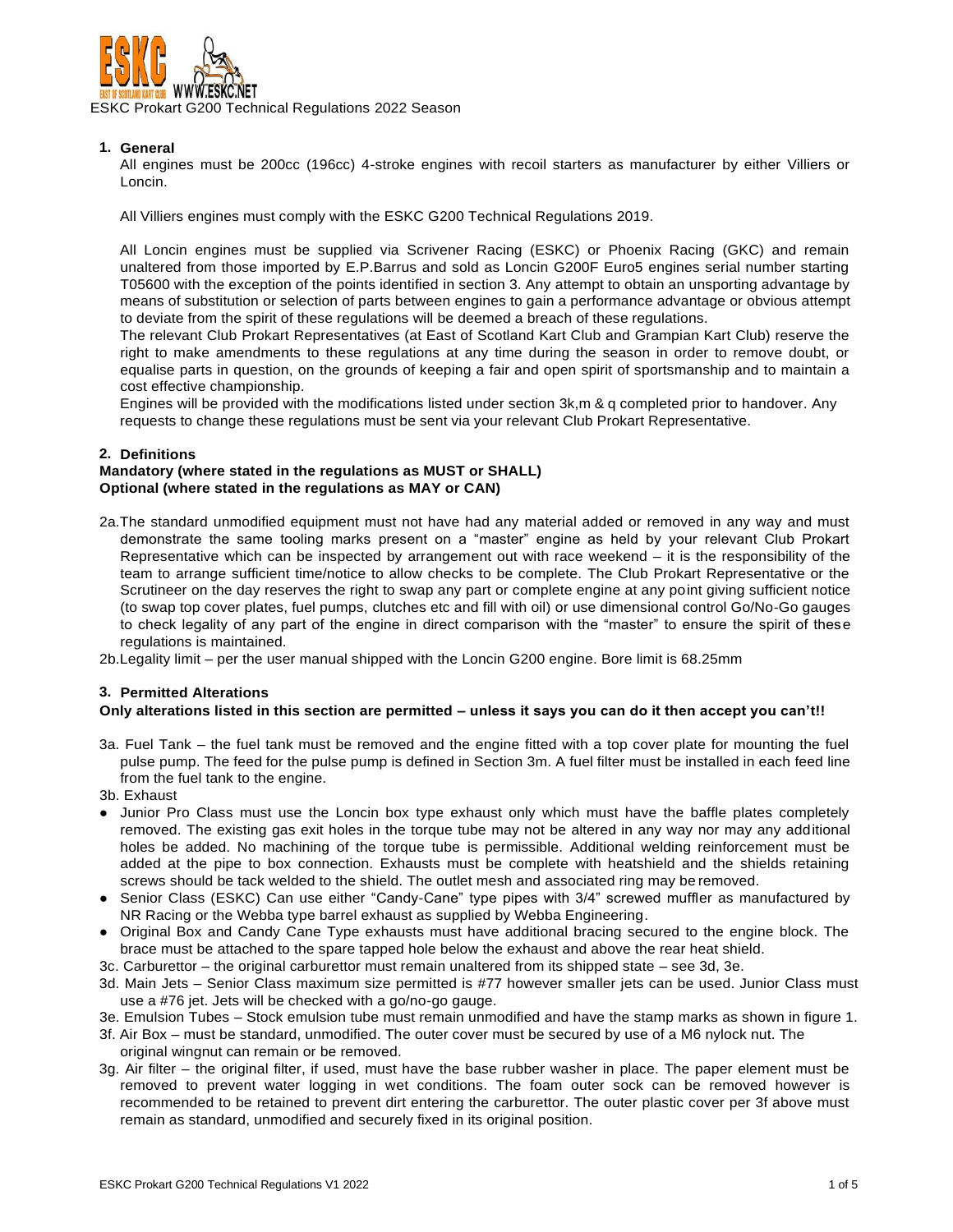

- 3h. Spark Plugs the original Torch, LG or Bosch spark plugs can be replaced with either NGK BPR6ES or BP6ES along with the shipped resistor spark plug cap.
- 3i. Coil Pack all coils used must be the genuine Loncin coils stamped LC168F as shown in figure 2 and must be checked prior to sealing the engine flywheel cover. The shipped metallic cap can be replaced as required with an NGK / Honda equivalent.
- 3j. Engine Bodywork All the engine bodywork and heat shielding must remain standard and unmodified unless where permitted i.e. Throttle return spring – see section 3r. The pull-cord mechanism may be replaced with similar after-market part to suit the crank bell housing – please note the Honda mechanism may not fit. Rotating the pull cord starter on its standard mounting holes is permitted. The outer bodywork can be painted as required.
- 3k. Crankshaft / Timing Gear the internal governor wheel must be removed including all clips and washers. Care must be taken to ensure all internal debris associated with the governor arm and gear is also removed. The crankshaft itself must remain stock and unmodified and as illustrated in Figure 3 – any attempt to replace the crank with the Honda T2 model will result in the engine being declared illegal. The timing collar must have the manufacturers etched model number CW168LC as per Figure 4 must **not** be rotated – this will be considered an attempt to obtain a performance advantage and is against the spirit of these regulations.
- 3l. Camshaft Stock camshaft/gear must remain as shipped and unmodified and must have Loncin original marking as shown in Figure 7.
- 3m. Crankcase/Cylinder head can only be modified by the removal of the oil alert system and governor mechanism which, once removed, must be tapped to take the vacuum feed connection for the fuel pulse pump which is taken from the governor rod hole which shall be tapped to suit an M8 banjo connector. Straight banjo uses M8x1.25 thread, side banjo uses M8x1.0 thread. Any carbon deposits must be removed by chemical cleaning only – no mechanical removal is permitted. Valve seats may be ground using paste only – no machining of valve seats is permitted. Valves must remain stock as supplied by Loncin. Cylinder head gasket must be the composite graphite/fibre gasket and **not** the metal shim gasket.
- 3n. Piston and Conrod must be Loncin Euro5 flat-top piston with matching piston rings, gudgeon pin and con-rod with manufacturer's stamped serial numbers starting 168F as shown in Figure 6.
- 3o. Flywheel Stock flywheel must remain as shipped and unmodified and have the manufacturers etched model number 168F as per Figure 5 must **not** be drilled or adjusted in any way. Cooling fan must be in place and all fins in place. The flywheel timing key may be machined to allow the ignition timing to be set to maximum allowable advance. Maximum flywheel/timing advancement will be checked using the ABKC timing tool and must not extend into the no-go gauge marked on the T1 indication when used in combination with the ABKC crank lock tool – refer to Figure 8.
- 3p. Clutch A dry, air cooled centrifugal clutch of Noram Magnum, Maxtorque 1600 or 4000 series type (or others introduced meeting the same intended purpose) must be used to transmit drive. Wet clutch units are not permitted. The clutch should be in standard form as supplied and have maximum engagement speed of no more than 2500 rpm engine speed – the clutch must not be adjustable whilst installed in position. Spring rates are open up to the maximum engagement speed. Drum gearing is open.
- 3q. Valve Springs must to be replaced with Honda G4 springs, ref 14751-ZH8-940. No other size/rating of springs is permitted.
- 3r. Installation of a quick release throttle cable mechanism can be fitted. This includes control arm spring, retaining collar, clevis collar/post and throttle return spring. Drilling of the heatshield and throttle arm to take the throttle actuator and return springs is permitted.
- 3s. Engine Seal Engines must be sealed at the crank case cover after relevant checks have been completed. Sealing will be done by the appointed Club Prokart Representative or the appointed engine builder only. Drilling of the side case is required to permit the installation of a scrutineering seal. A 3mm hole will be drilled through the side case locating lug for the seal wire. All seals and will be supplied by the Club Prokart Representative or the appointed engine builder. If the seal if found to be damaged i.e. as a result of an accident, then this must be brought to the attention of a member of the sub-committee who will notify the Club Technical Representative. The seal may be replaced at the discretion of the Club Technical Representative once inspected. If the seal is believed to be damaged as a result of a deliberate attempt to remove it then a fee of £30 will be charged for rechecking and replacement of each seal. Any engine found to be missing it's seal will be deemed illegible until the engine re-checked and a seal is installed. It is the responsibility of each team to ensure the conditions of their seals are checked immediately after each race/event and to notify a member of the sub-committee of any damage.
- 3t. Junior Prokarts must have a 15mm diameter official ESKC restrictor plate installed between the carburettor insulator plate and the carburettor body so the ESKC tag is visible at the rocker cover side. A 15/15.1mm go/no go gauge will be used to scrutineer. All other parts of the Loncin G200F engine must be in accordance with Section 3a-3r.

#### **4. Oil**

4a. Only 5W30 grade shall be used.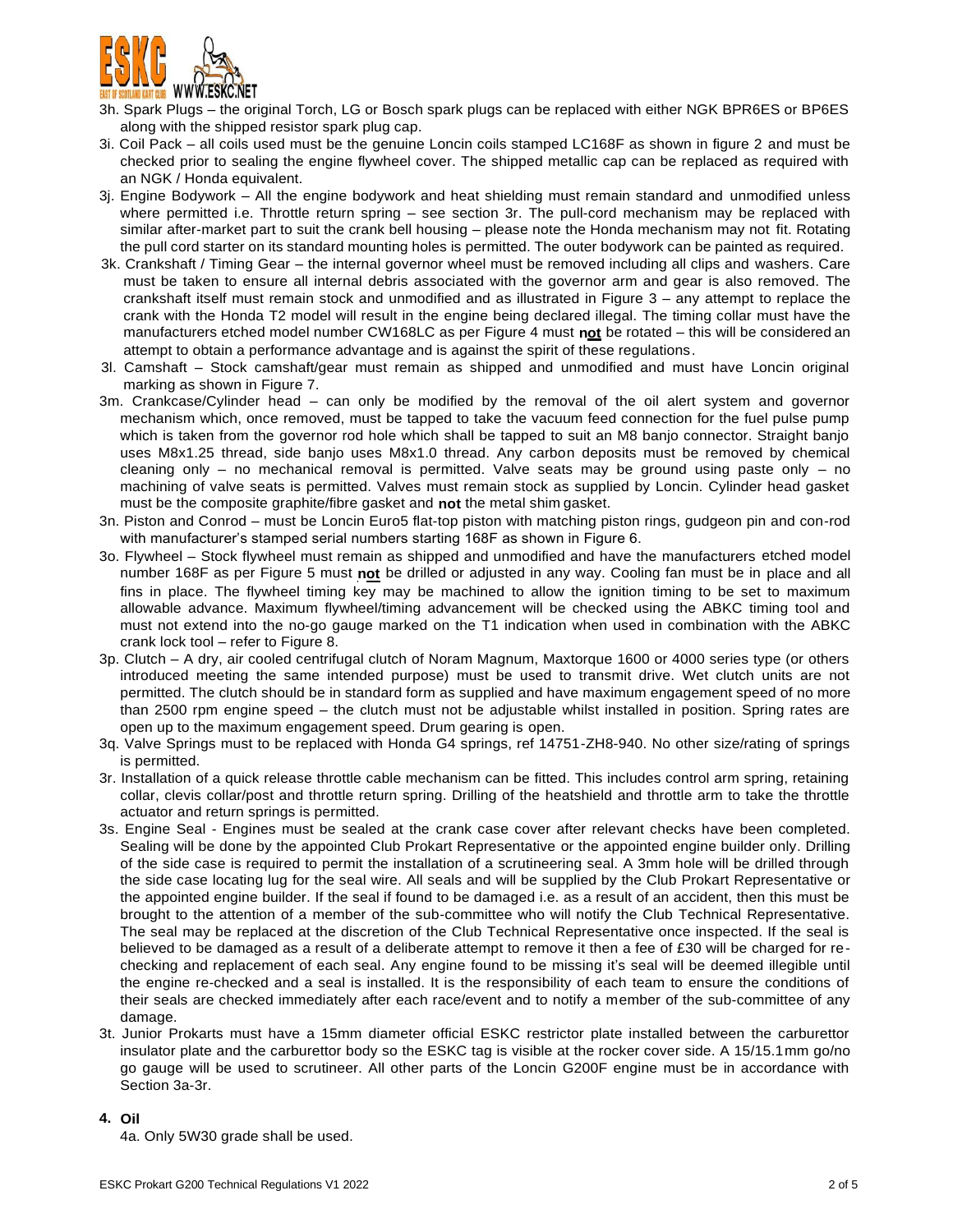

Manufacturers markings Figure 1 – Emulsion Tube original markings have 1617H on the end.



Figure 2 – Coil Pack



Figure 3 – Crankshaft must be Loncin original with hole through crank as shown.



Figure 4 – Crank Timing Collar must have Loncin original marking CW168LC and not be rotated on the crank.

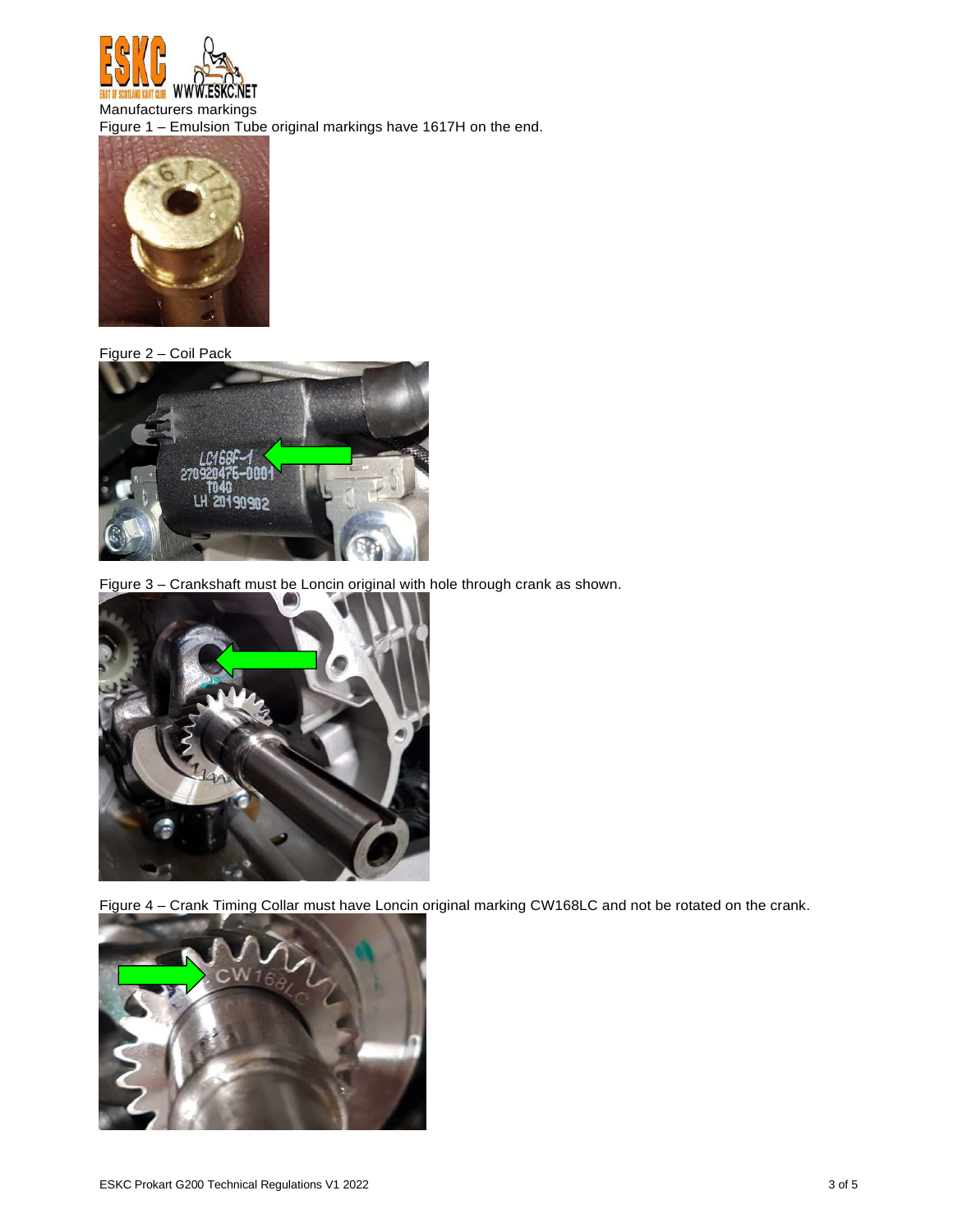

Figure 5 – Flywheel must have Loncin original marking 168F manufacturers marking



Figure 6 – Piston and Conrod must have Loncin original marking starting 168F



Figure 7 - Camshaft must have Loncin original marking containing the LC168F number.



Figure 8 – Flywheel advancement checked using ABKC Crank lock and ignition coil gauges.



Ignition timing advancement will be checked using the ABKC crank lock as shown in the left image. When a feeler gauge is placed in the T1 slot on the coil gauge, it **must not** land on the magnet area – if it **does** then it will be considered too far advanced and therefore illegal.

The right image shows an example of the maximum ignition position with the slot just at the front edge of the magnet area.

NOTE – the design of the Loncin coil may not match the cutout in the coil gauge for either the older T1 or newer T2 Honda coil types, however the intended purpose of being able to check with the gauge sitting on the top coil surface remains the same.

For consistency, checks will be done using the older T1 coil gauge as shown in the right hand image above.